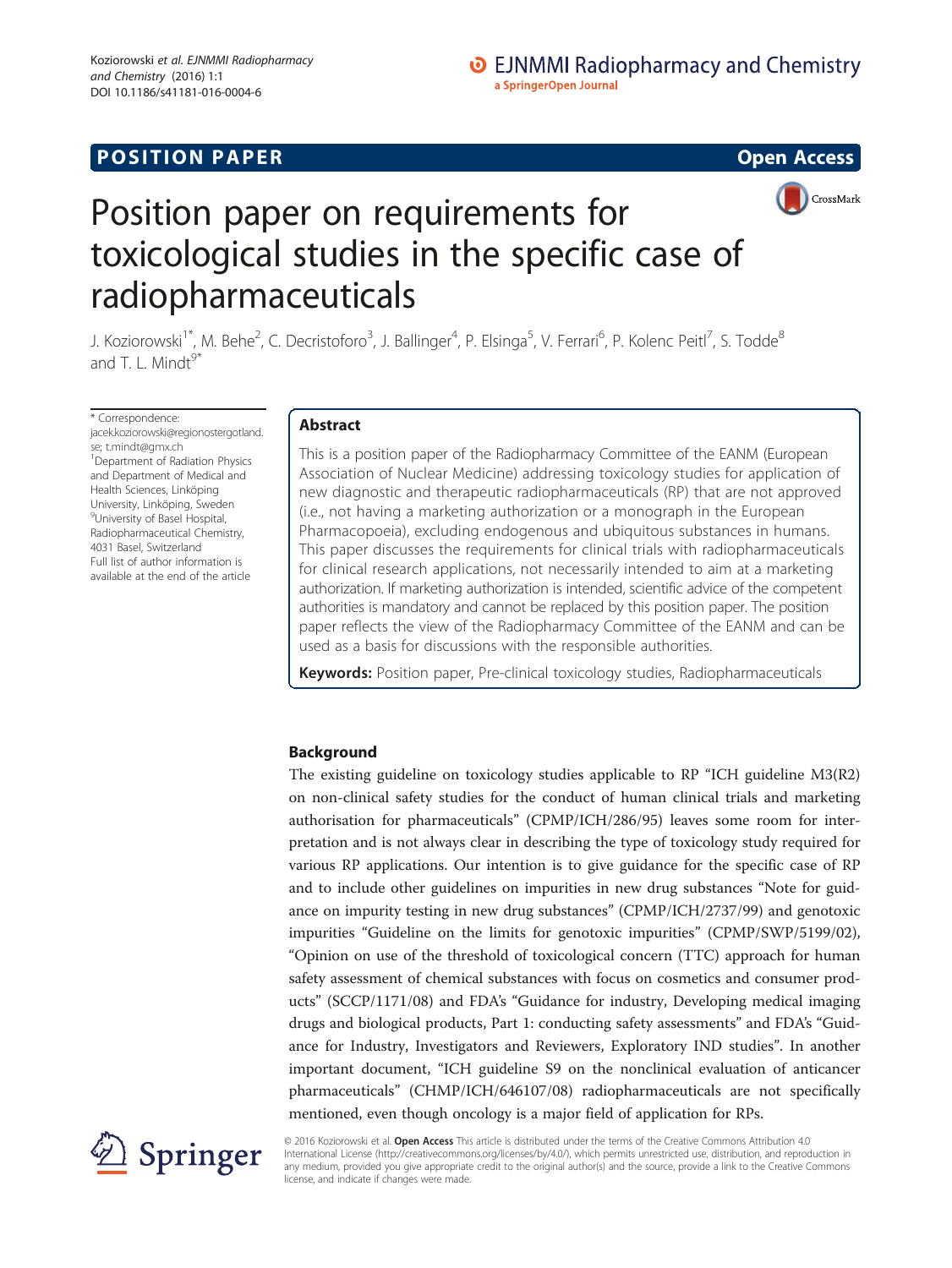# Considerations on preclinical toxicity studies for radiopharmaceuticals

Acute toxicity studies: These are intended to determine the risk of overdosage. Mortality, toxic symptoms and lesions observed during autopsy are registered to determine the no observed effect level (NOEL). This type of study was "traditionally" used as main parameter for toxicity determination before human application of radiopharmaceuticals. Today, it is mainly replaced by so-called extended single dose toxicity studies.

Some type of studies are typically not performed for radiopharmaceuticals these include:

- Subacute and chronic toxicological studies (RP exposure is limited to a single dose or a few doses only)
- Teratogenicity (reproduction) studies (RPs are not given to pregnant women)
- Genotoxic (mutagenic) studies (exposure is limited to a single dose or a few doses only. In certain cases desktop screening (in silico) or the Ames test are sufficient)
- Carcinogenic studies (radiation is a major contributor to cancer induction and this is covered by dosimetric considerations).

For biotechnology-derived products, appropriate nonclinical safety studies should be conducted in accordance with the safety guideline ICH S6 [\[ICH guideline S6](#page--1-0) (R1) – [preclinical safety evaluation of biotechnology-derived pharmaceuticals,](#page--1-0) [EMA/CHMP/ICH/731268/1998, European Medicines Agency](#page--1-0)]. The "[Draft guideline](#page--1-0) [on immunogenicity assessment of biotechnology-derived therapeutic proteins](#page--1-0)" [\(EMEA/CHMP/BMWP/14327/2006 Rev. 1\)](#page--1-0) may also be applicable.

# Considerations on the compound to be tested for toxicity

Radiopharmaceuticals are prepared by the reaction of a radionuclide with a nonradioactive precursor. Due to the short half-life of most radionuclides employed the preparation is typically done onsite immediately before clinical application. This step is generally performed on the basis of chemical reactions which are adapted in such a way as to meet appropriate radiochemical conditions. There are two basic scenarios:

A) The radiolabelling is characterized by a quantitative reaction of a radionuclide with a chemical precursor, which does not require a purification step. Typically, the precursor is used in large molar excess over the radionuclide (e.g., a complexation agent/ligand over a radiometal). All components, including the precursor (or, e.g., precursor hydrolysis product) and the resulting radiopharmaceutical active ingredient are co-injected.

In this case, the precursor (or e.g., precursor hydrolysis product) should be used for preclinical toxicity studies. A risk assessment should describe the lowest potential excess of precursor over radionuclide. In the case of doubt, preclinical data comparing the pharmacological activity (e.g., affinity to a receptor) of the precursor and the radiolabelled compound should be provided to support this approach.

B) In cases where radiolabelling reactions are not quantitative, an efficient purification is required to separate the desired radioactive compound from the reaction mixture and ensure low levels of radionuclidic, chemical and/or radiochemical impurities. This involves isolation of the radiopharmaceutical active ingredient, typically by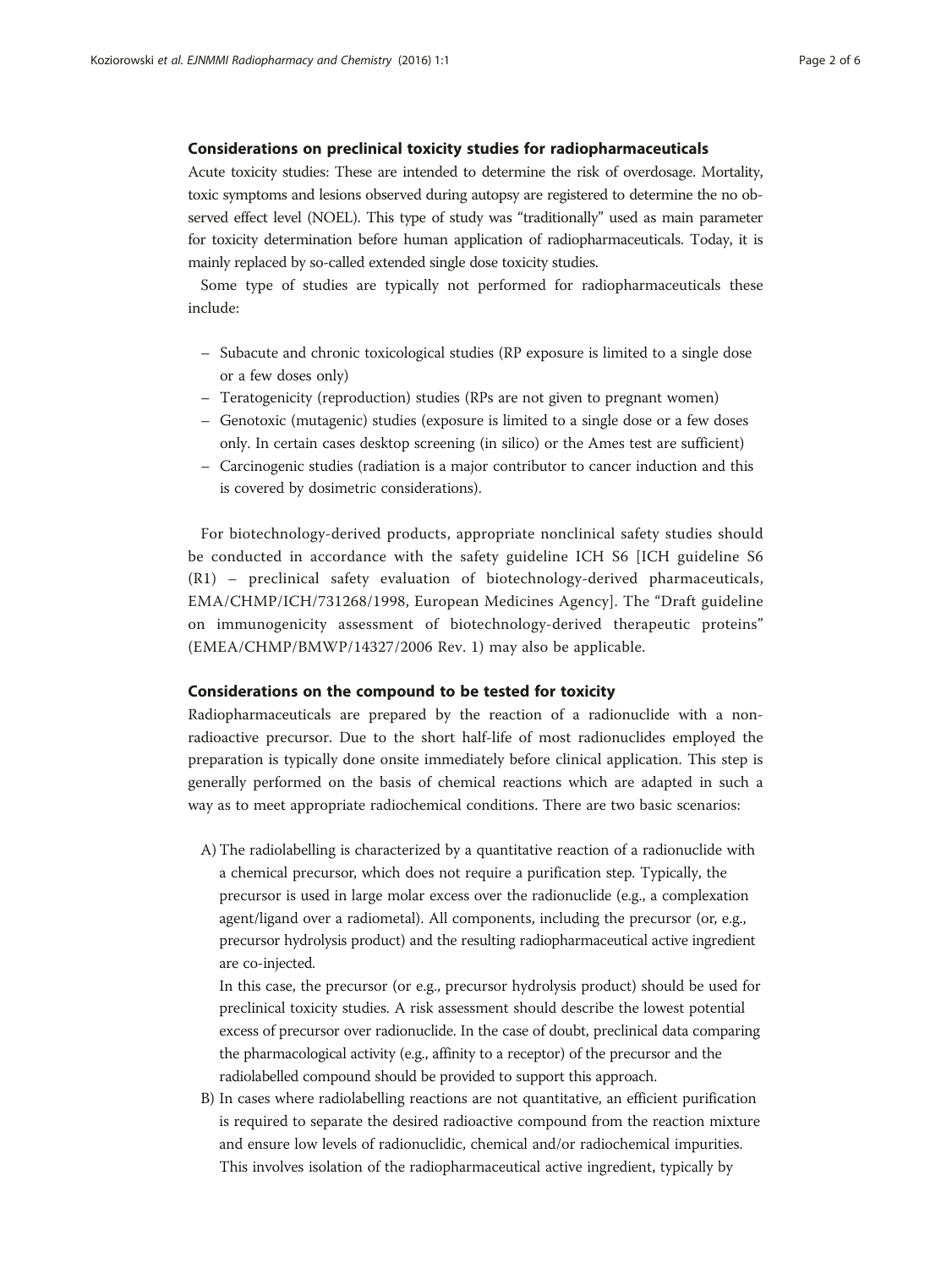<span id="page-2-0"></span>HPLC, and subsequent formulation to the radiopharmaceutical preparation to be injected.

In these cases the molecule containing a stable instead of a radioactive isotope should be used (e.g.,  $^{19}F$  instead of  $^{18}F$ ) for toxicity testing. Data should be provided to show the sufficient separation process of precursor and radiopharmaceutical active ingredient including the mass amount of precursor and radiopharmaceutical active ingredient in the final formulation.

# Proposal: toxicology limits for radiopharmaceuticals

Based on the above outlined considerations and existing guidelines, a new approach for toxicology assessment based upon the definition of three distinct toxicological limits is proposed: 1) <1.5 μg, 2) <100 μg and 3) >100 μg.

# $<$ 1.5 μg

This limit is based on the Threshold of Toxicological Concern (TTC) concept. A TTC value of 1.5 μg/day intake of a genotoxic impurity is considered to be associated with an acceptable risk (excess cancer risk of <1 in 100,000 over a lifetime) for most pharmaceuticals. It should be noted that in "[Note for guidance on impurities in new drug products](#page--1-0)" [\(CPMP/ICH/2738/99\)](#page--1-0) a total daily intake (TDI) of an impurity may be up to 2 mg.

Based on case-by-case judgment for RPs applied in amounts of <1,5 μg injected dose, no toxicology tests may be required, however potential toxicity should be addressed and discussed. The evaluation of potential toxicity may be performed by desktop screening (in silico) and (quantitative) structure-activity relationship (Q)SAR). FDA is considering a tiered approach which ranges from  $\langle 1,5 \ \mu g / \text{person/day}$  as a general threshold, <15 μg/person/day for chemicals without structural alerts for carcinogenicity or with negative mutagenicity test results (Ames test) and <45 μg/person/day for chemicals without structural alerts for carcinogenicity or with negative mutagenicity test results (Ames test) and a LD50 (median lethal dose) >1000 mg/kg bodyweight.

Compounds excluded from this concept: high potency genotoxic carcinogens such as aflatoxin-like-, N -nitroso-, and azoxy-compounds. Risk assessment of members of such groups requires compound-specific toxicity data [[Guideline on the limits for genotoxic](#page--1-0) [impurities, CPMP/SWP/5199/02, European Medicines Agency; Opinion on Use of the](#page--1-0) [Threshold of Toxicological Concern \(TTC\) Approach for Human Safety Assessment of](#page--1-0) [Chemical Substances with focus on Cosmetics and Consumer Products, SCCP/1171/08,](#page--1-0) [European Commission; ICH guideline M7 on assessment and control of DNA reactive](#page--1-0) [\(mutagenic\) impurities in pharmaceuticals to limit potential carcinogenic risk, EMA/](#page--1-0) [CHMP/ICH/83812/2013, European Medicines Agency\]](#page--1-0). Any substance with positive Ames test should be evaluated on a case-by-case basis. It must be mentioned that the TTC approach allows up to 120 μg for a single dose in a recent ICH document (ICH M7) soon replacing current guidelines that suggests even room for extension of this concept [[Multidisciplinary ICH guidelines including M 7\]](#page--1-0).

# $<$ 100 μg

In this case (so-called microdosing) the "[Note for guidance on non-clinical safety studies](#page--1-0) [for the conduct of human clinical trials and marketing authorization for pharmaceuticals](#page--1-0)" [\(CPMP/ICH/286/95\)](#page--1-0) can be applied.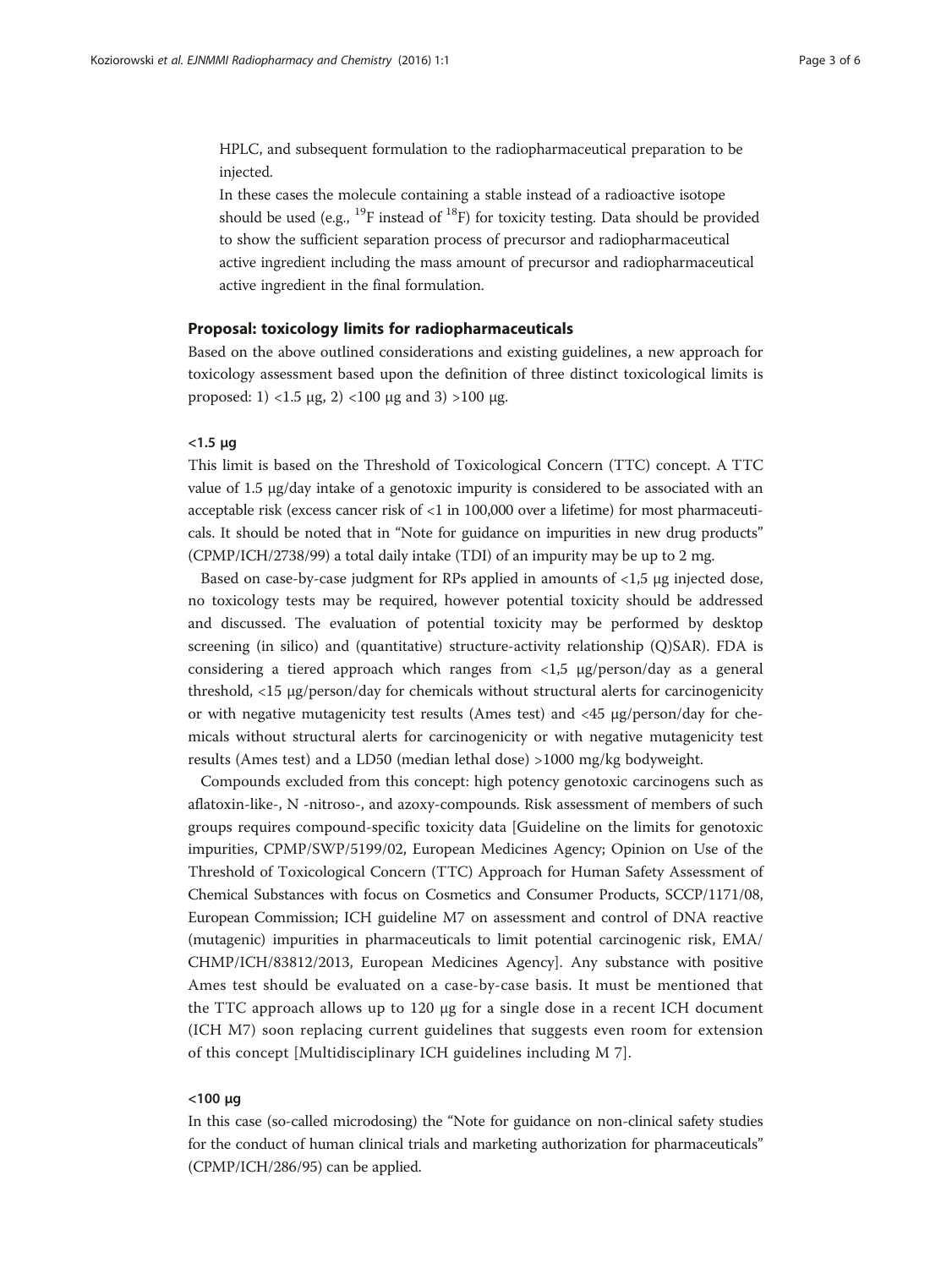For <100 μg, approach 1 in "[ICH guideline M3\(R2\) on non-clinical safety studies for](#page--1-0) [the conduct of human clinical trials and marketing authorisation for pharmaceuticals](#page--1-0)" is applicable. Typically, a 100 x times the clinical dose in thirty animals (rodents) and examination in ten animals/sex on the day following the injection and five animals/sex after 14 days (hematology, clinical chemistry, necropsy, and histopathology) should be used. The in vivo toxicology tests must be performed in compliance with Good Laboratory Practice (GLP), interspecies scaling (allometric scaling) should be applied to calculate from animal to human dose [[Note for guidance on non-clinical safety studies for](#page--1-0) [the conduct of human clinical trials and marketing authorization for pharmaceuticals,](#page--1-0) [CPMP/ICH/286/95, European Medicines Agency](#page--1-0)].

The 1000 x time scaling is mentioned in the same guideline approach and may be followed if the allometric scaling is not used. The exact approach should be negotiated with the competent authorities.

The 100 x allometric scaling is also in agreement with FDA's "[Guidance for industry,](#page--1-0) [Developing medical imaging drugs and biological products, Part 1: conducting safety](#page--1-0) [assessments](#page--1-0)":

"We recommend that the NOAEL in safety pharmacology studies in suitable animal species be at least one hundred times (100x) greater than the maximal mass dose to be used in human studies."

It is recommended for all approaches to use a body weight of 50 kg for a patient to be on the safe side.

A major limitation of this microdosing approach is that it does not take into account that pharmacological and toxicological effects are usually not determined by the mass but the molar amount to be applied. For larger molecules such as peptides or proteins this causes a major limitation of the microdosing concept based solely on the mass. It should be noted, that the average molecular weight  $(M_w)$  of a drug compound is approx. 300 g/mol.

Therefore, from a pharmacological point of view a peptide with a  $M_w$  of approx. 1500 g/mol having the same pharmacological potency as a low molecular weight drug could be used in a five-fold higher amount. In such a case the microdosing concept could be extended to, e.g., <500 μg and still be within the same equimolar limit. For larger molecules such as proteins the FDA's "[Guidance for Industry, Investigators, and Reviewers; Exploratory](#page--1-0) [IND Studies](#page--1-0)" sets the limit to <30 nmoles: "Due to differences in molecular weights as compared to synthetic drugs, the maximum dose for protein products is ≤30 nanomoles." This corresponds to <100 μg of a drug having a molecular weight of 300 g/mol.

It also should be noted that for radiopharmaceuticals, usually extensive biodistribution data (often including imaging) from preclinical studies are available. These studies give detailed quantitative data on accumulation and elimination in tissues and excretion pathways. Based on such data the design of extended single dose toxicity studies may be focused on risk organs and tissues, thereby eliminating the requirement especially for (high cost) histopathological data in all organs, focusing on main organs where the RP accumulates by, e.g., binding to receptors or other target structures. Such design has to be made on a case-by case basis and its rational being described in detail in the application process.

# >100 μg

Applications of more than 100 μg substance in the case of RPs may be required for imaging with peptides and proteins or for therapeutic applications. The assumptions made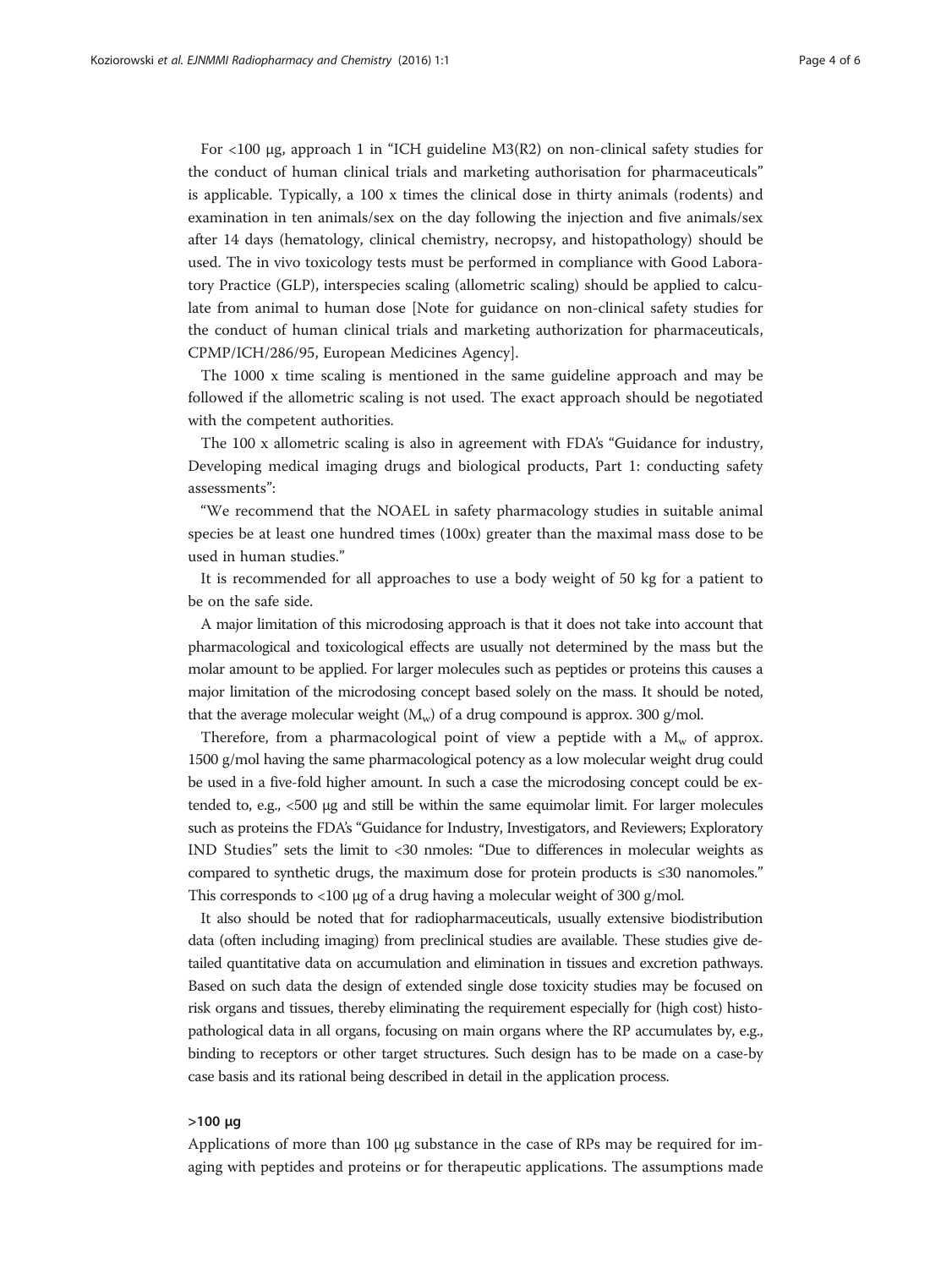focus on single dose applications in clinical studies, i.e., the RP is expected to be cleared completely from the blood before the next application.

In this case, also the "[Note for guidance on non-clinical safety studies for the conduct](#page--1-0) [of human clinical trials and marketing authorization for pharmaceuticals](#page--1-0)" can be applied using approach 3. This includes also an extended single dose toxicity study, however, in this case in rodent and non-rodent species, as well as a test for genetoxicity (usually Ames test). Selection of histopathology data may be based on the same considerations as described in the <100 μg group. The toxicology tests must be performed in compliance with Good Laboratory Practice (GLP).

For the anticancer use of RPs (immunoradiotherapy, endoradiotherapy) the "[ICH guideline](#page--1-0) [S9 on nonclinical evaluation for anticancer pharmaceuticals](#page--1-0)" can be employed. In these cases in particular genetoxicity testing for Phase I and II studies may not be required.

In accordance with scenario in section  $<100 \mu g$ , the argument of molar equivalence may be used.

# Conclusion

The concept of differentiating 3 toxicological limits will clarify the requirements for application of clinical trials of new radiopharmaceuticals and allow much better planning of translational studies, thereby strengthening research efforts towards novel targeting agents for molecular imaging and molecular radiotherapy. It is our aim to have clear recommendations from competent authorities, such as EMA, for the requirements on toxicological studies for radiopharmaceuticals. In the future we recommend that the mass limits will be replaced by molar amounts as this makes more sense from a pharmacological perspective and would facilitate (radio)pharmaceutical development and practice.

The guidelines give some general recommendations for necessary toxicological studies. But it is necessary to make a risk assessment for each compound to evaluate which toxicological studies are needed and useful. Therefore a scientific advice meeting with the competent authorities would be very helpful before starting expensive toxicity studies.

### Abbreviations

(Q)SAR: (Quantitative) structure-activity relationship; API: Active pharmaceutical ingredient; CHMP: Committee for Medicinal Products for Human Use; CPMP: Committee for proprietary medicinal products; EMA: European Medicines Agency; GLP: Good laboratory practice; ICH: International Conference on Harmonisation of Technical Requirements for Registration of Pharmaceuticals for Human Use; MTD: Maximum tolerated dose; NOAEL: No observed adverse effect level; NOEL: No observed effect level; PET: Positron emission tomography; SCCP: Scientific committee on consumer protection; SWP: Safety working party; TTC: Toxicological threshold of concern.

### Competing interests

The authors declare that they have no competing interests.

### Authors' contributions

JK, MB, PE, and TLM designed the study, analysed and interpreted the data, and drafted the manuscript. CD, JB, VF, PKP, and ST were involved in drafting the manuscript and revising it critically for content. All authors read and approved the final manuscript.

### Author details

1 Department of Radiation Physics and Department of Medical and Health Sciences, Linköping University, Linköping, Sweden. <sup>2</sup>Center for Radiopharmaceutical Sciences ETH-PSI-USZ Paul-Scherrer-Institute, 5232 Villigen-PSI, Switzerland.<br><sup>3</sup>Dopartment of Nuclear Medicine, Medical University Inschruck 6020 Innshruck, Austria, <sup>4</sup>Guy's and Department of Nuclear Medicine, Medical University Innsbruck, 6020 Innsbruck, Austria. <sup>4</sup>Guy's and St Thomas'